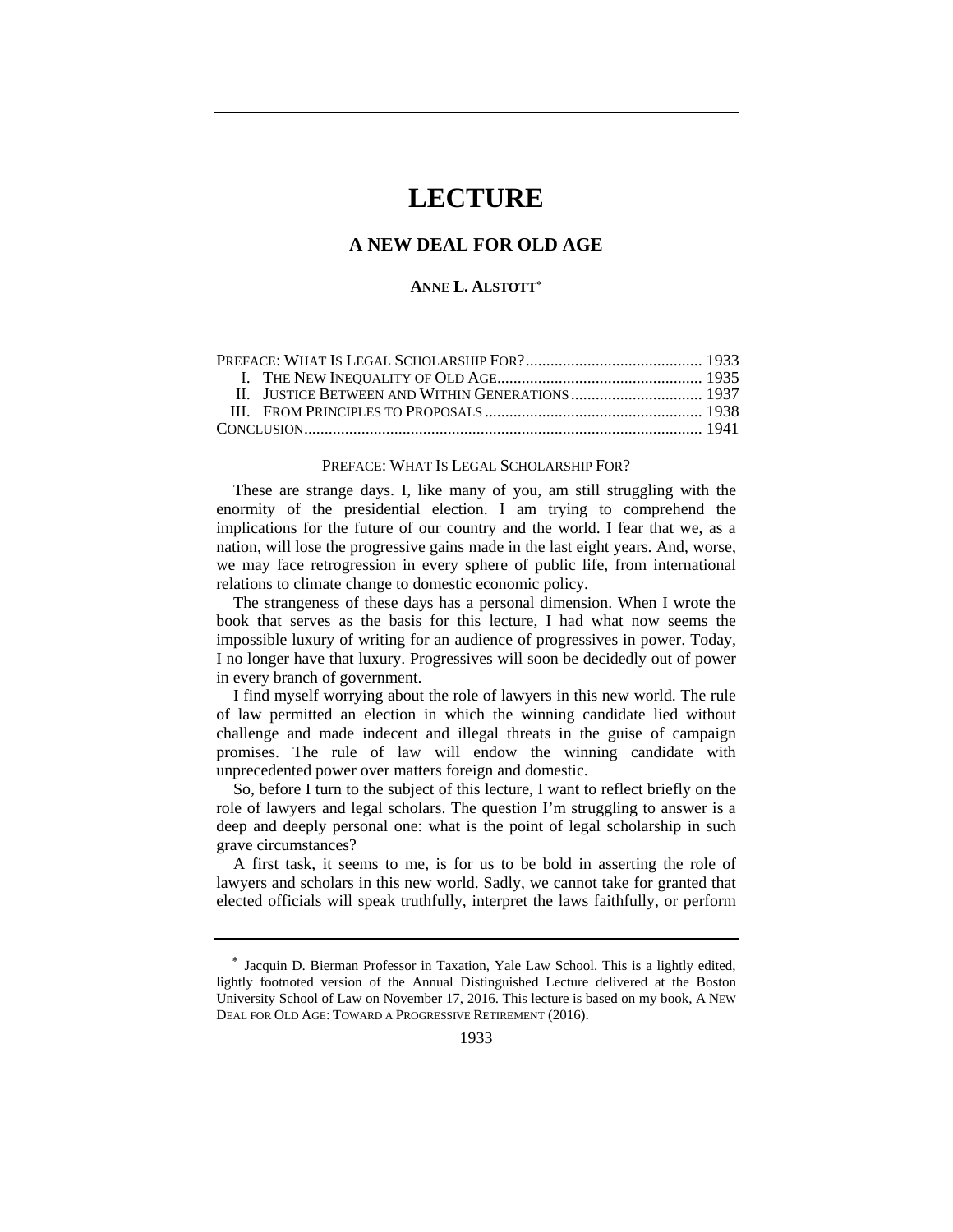their duties lawfully. So it falls to us to use our talents and our skills for three tasks: to insist on the truth, to demand justice, and to offer constructive solutions.

These three tasks require a few words of explanation. Even in law schools, we sometimes think of lawyers first as litigators. For people with the skill to litigate cases, there are clear paths to follow. Lawyers have a major role to play in ensuring that statutes are interpreted as fairly as possible and that those in power perform their duties under the Constitution.

But lawyers also have three major roles to play in legislation and regulation. First, lawyers are trained to scrutinize the facts: what are facts but evidence to be weighed and tested? We can—and should—vet seriously the factual claims made to support legal changes.

Second, lawyers are uniquely able to reveal what is hidden in the law. Working and studying among lawyers, it is too easy for us to lose sight of the advantage and privilege our training grants us. We need not be daunted by the complexity of the law, and we have a duty to translate for others the meanings hidden in legal jargon and complexity.

Third, and finally, lawyers can craft workable policies that meet the dual demands of justice and practicality. This is perhaps our greatest comparative advantage. Philosophers can craft principles of justice and scrutinize arguments, but they are not trained to follow through the practical implications of those principles. Economists and sociologists can generate sophisticated evidence about the workings of our economy and society, but they are not trained to design and implement laws.

These three tasks shape my lecture to you today. My subject is retirement policy, which is to say, the legal rules and institutions that aim to provide a decent income to older people who can no longer work. Retirement policy is probably not central to the first hundred days of the new administration, but it is definitely on the Republican agenda. In my talk today, I want to accomplish all three tasks I've set out for lawyers and legal scholars.

First, I want to insist on an important truth: rising inequality in America is undermining the lives of vulnerable people during their working years and at retirement. The tide of inequality is so strong that it may swamp the capacity of even our most progressive institutions to ensure a decent retirement for all.

Second, I want to link law explicitly to the cause of justice. Principles of justice between and within generations demand action. It is not enough to defend the status quo. Social Security, $\frac{1}{x}$  in particular, is well worth defending, but in its present form will be too weak a tool to counter rising inequality.

Finally, I want to argue that there are workable policy options that can protect the disadvantaged without unduly burdening younger generations.

<sup>&</sup>lt;sup>1</sup> Social Security is, of course, a complex program that incorporates retirement, disability, and survivors' benefits. But the lion's share of spending, and my primary focus here, is the retirement program. Accordingly, when I refer to "Social Security," I generally mean the old-age benefits program.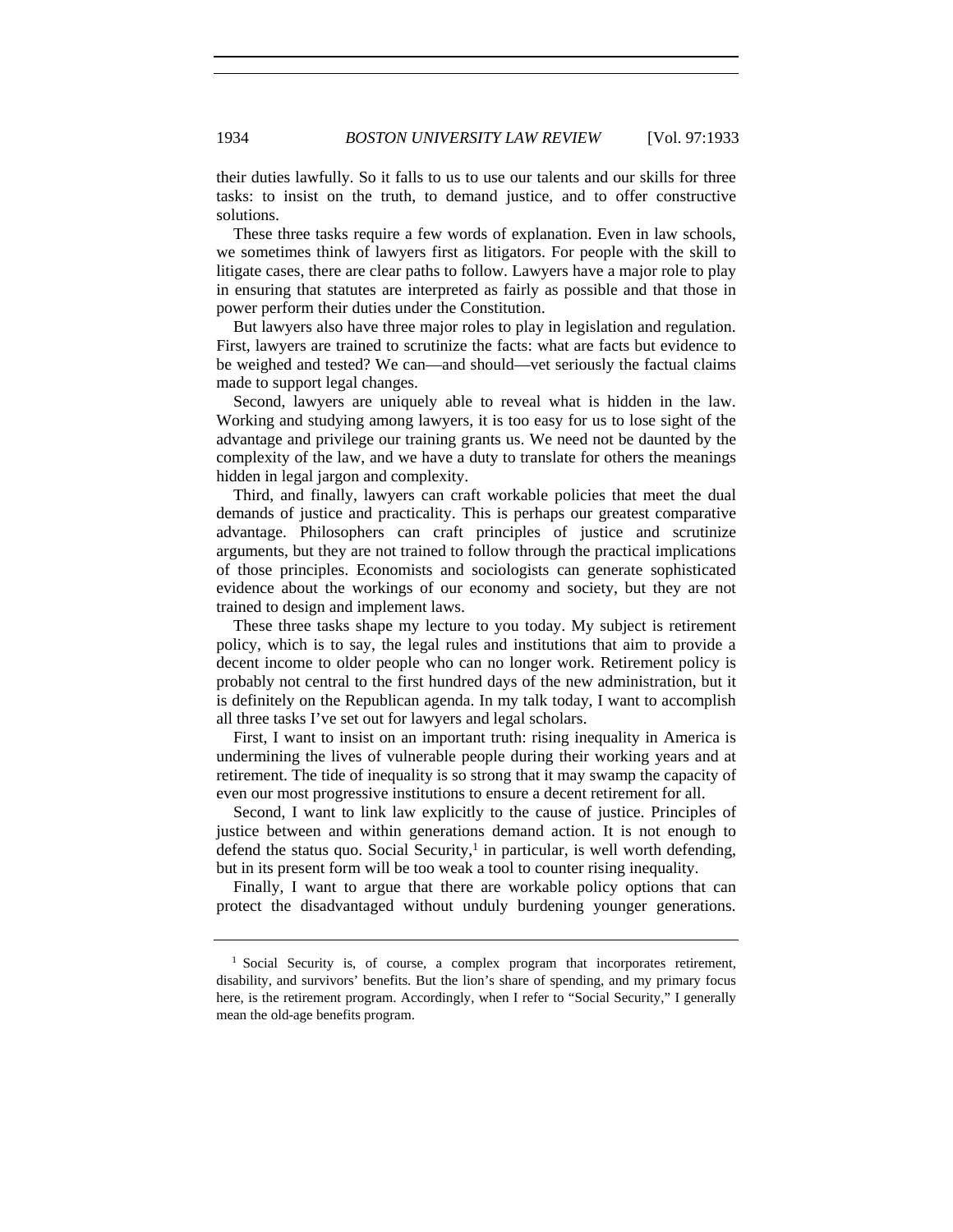Concretely, it is possible to raise the retirement age for privileged workers able to work longer without also raising the retirement age for those facing disadvantage.

#### I. THE NEW INEQUALITY OF OLD AGE

Let's begin by examining a claim that you will likely hear many times in the coming year or two: "The elderly are well off."2

The problem with this claim isn't that it's false. Older people are, *on average*, better off than ever before. But focusing on the average obscures the critical fact that inequality is high and growing. More and more, old age looks like the rest of America, divided by a steep chasm between the haves and havenots. And, as we look ahead to the future, Social Security is less and less equipped to bridge that divide.

It is certainly true that the past fifty years have wrought a dramatic change in the experience of old age. Today, the average sixty-five-year-old American can expect to live into her mid-80s, and most of those years will be disabilityfree.3

So altered is old age in America that sociologists have coined a new term, the Third Age, to describe the range of choices in work, family, and leisure now available to Americans in their 60s, 70s, and 80s.4 With longer lives and better health, many older people no longer retire in the classic sense. They remain at work or reinvent themselves, taking on new careers and hobbies.

Every week, the media seem to offer an inspiring story about an older person reaching new heights. We meet Gina, who left Hewlett-Packard to run an after-school program for kids.<sup>5</sup> And Helen, who got a master's degree at age sixty and runs sports programs for older adults.<sup>6</sup> Not to mention Marci, who

<sup>2</sup> Jennifer Rubin, Opinion, *Time to Be Blunt: The Elderly Are Well Off*, WASH. POST (May 16, 2011), https://www.washingtonpost.com/blogs/right-turn/post/time-to-be-bluntthe-elderly-are-well-off/2011/03/29/AFXJdz4G\_blog.html [https://perma.cc/9F46-52DV]. 3 *See generally* Elizabeth Arias, CTRS. FOR DISEASE CONTROL & PREVENTION, U.S. DEP'T

OF HEALTH & HUMAN SERVS., 61 NATIONAL VITAL STATISTICS REPORTS: UNITED STATES LIFE TABLES, 2008 (Sept. 24, 2012), https://www.cdc.gov/nchs/data/nvsr/nvsr61/ nvsr61\_03.pdf [https://perma.cc/5ZPD-7EVU]; Eileen M. Crimmins et al., *Change in Disability-Free Life Expectancy for Americans 70 Years Old and Older*, 46 DEMOGRAPHY 627 (Aug. 2009), https://www.ncbi.nlm.nih.gov/pmc/articles/PMC2831348/ [https://perma.cc/YC7K-EDRX]. 4 *See* ANNE L. ALSTOTT, <sup>A</sup> NEW DEAL FOR OLD AGE: TOWARD A PROGRESSIVE

RETIREMENT 23-25 (2016).

<sup>5</sup> Sarah Kershaw, *Ready for Life's Encore Performances*, N.Y. TIMES, Mar. 19, 2010, at ST1.

<sup>6</sup> Kerry Hannon, *Over 50 and Back in College, Preparing for a New Career*, N.Y. TIMES, Apr. 4, 2015, at B4.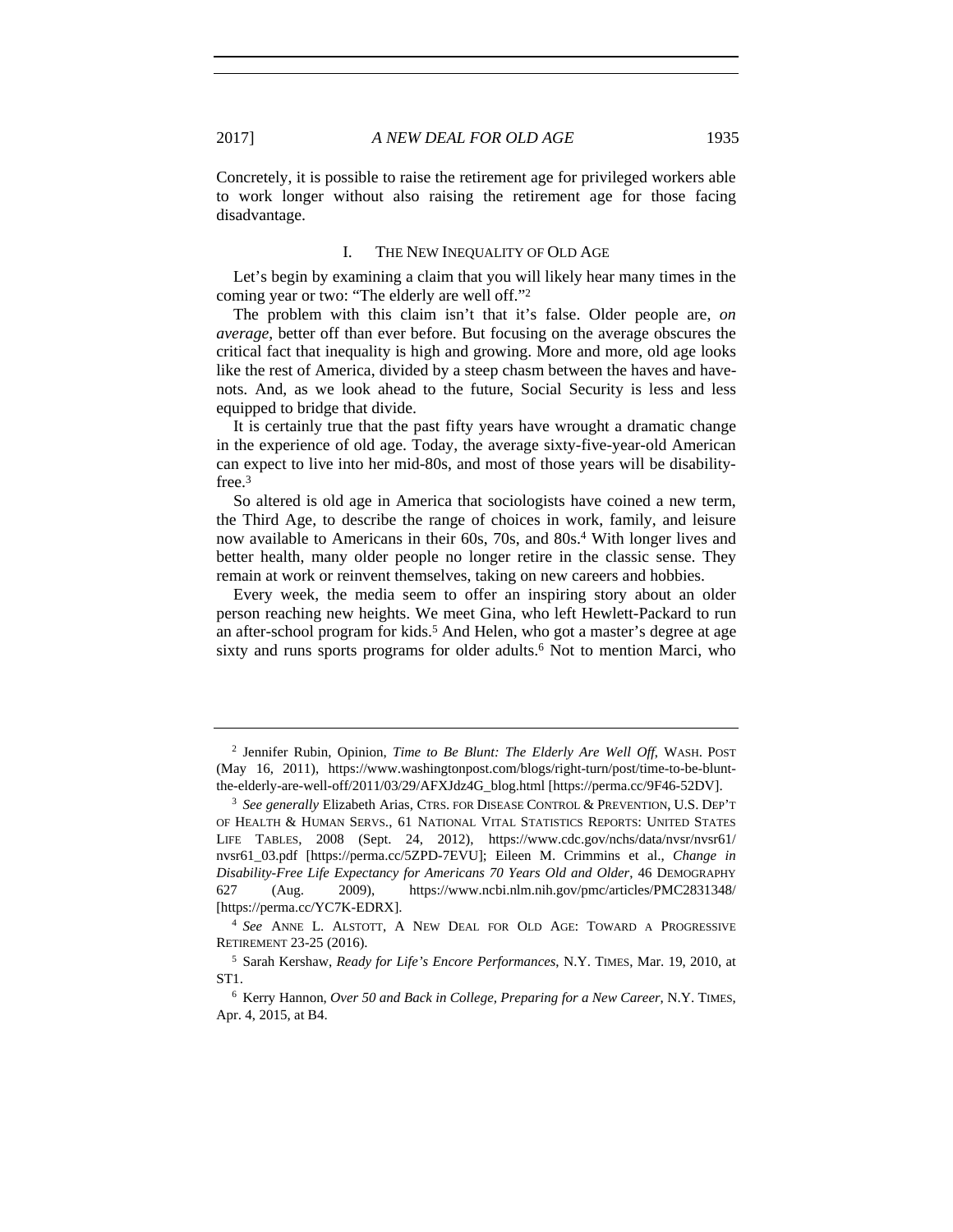quit corporate law to become a journalist.<sup>7</sup> And Rob, who left management consulting to fight malaria around the world.8

But the Third Age unfolds very differently for older people of modest means. Lower-earning workers accumulate less wealth than their better-off peers, and so they reach their 60s and 70s with far less financial security. The gap is more than a matter of money: low earners also suffer cumulative disadvantage, which leaves them with a shorter life span, worse health, higher rates of disability, and worse job options.9

Retirement and the Third Age are often out of reach for older people in this group. The media tell us the story of Fidelio, an eighty-nine-year-old man selling ice pops in Chicago.<sup>10</sup> And Gwen, the seventy-one-year-old home health aide who works six days a week taking care of a hundred-year-old client.11

This brings us to Social Security. Social Security is a progressive icon, and for good reason. The program established, for the first time, a dignified retirement income for all workers, guaranteed by the federal government. It lifted millions of elderly workers out of poverty and provides a reliable foundation for retirement planning for everyone.

But, like all programs, Social Security reflects the social context of its time. Looking back, the mid-twentieth century was exceptional, because inequality was historically low. Very few workers had college educations and the payoff to college was not large. The earnings distribution was compressed. Family life and health risks were remarkably homogeneous across social and economic classes.12

The problem is that Social Security as currently structured is not wellequipped to handle rising inequality. If current trends go unchecked, inequality will swamp the progressive features of Social Security. Without reform, Social Security retirement benefits will be less and less progressive—and, even more important, less and less reliable as a guarantor of dignified retirement for all.

To be sure, Social Security does incorporate a progressive benefits formula. The progressive benefits rule protects low-earners by awarding them relatively generous benefits.13 And it marks a major difference between Social Security

<sup>7</sup> Marci Alboher, *A Switch at Midlife, to Make a Difference*, N.Y. TIMES, Dec. 9, 2012, at BU8.

<sup>8</sup> Nicholas Kristof, Op-Ed, *Geezers Doing Good*, N.Y. TIMES, July 20, 2008, at WK12.

<sup>&</sup>lt;sup>9</sup> *See* ALSTOTT, *supra* note 4, at 19-23.<br><sup>10</sup> *Many Low-wage Workers Can Only Dream of Retiring*, CBS NEWS (Oct. 24, 2016, 8:25 AM), http://www.cbsnews.com/news/many-low-wage-workers-can-only-dream-ofretiring/ [https://perma.cc/VG5W-TSQK].

<sup>11</sup> *Id.*

<sup>12</sup> *See* ALSTOTT, *supra* note 4, at 29-33.

<sup>&</sup>lt;sup>13</sup> SOCIAL SECURITY OFF. OF RETIREMENT AND DISABILITY POL'Y, ANNUAL STATISTICAL SUPPLEMENT, 2015, https://www.ssa.gov/policy/docs/statcomps/supplement/2015/oasdi.html [https://perma.cc/W42B-RZFS].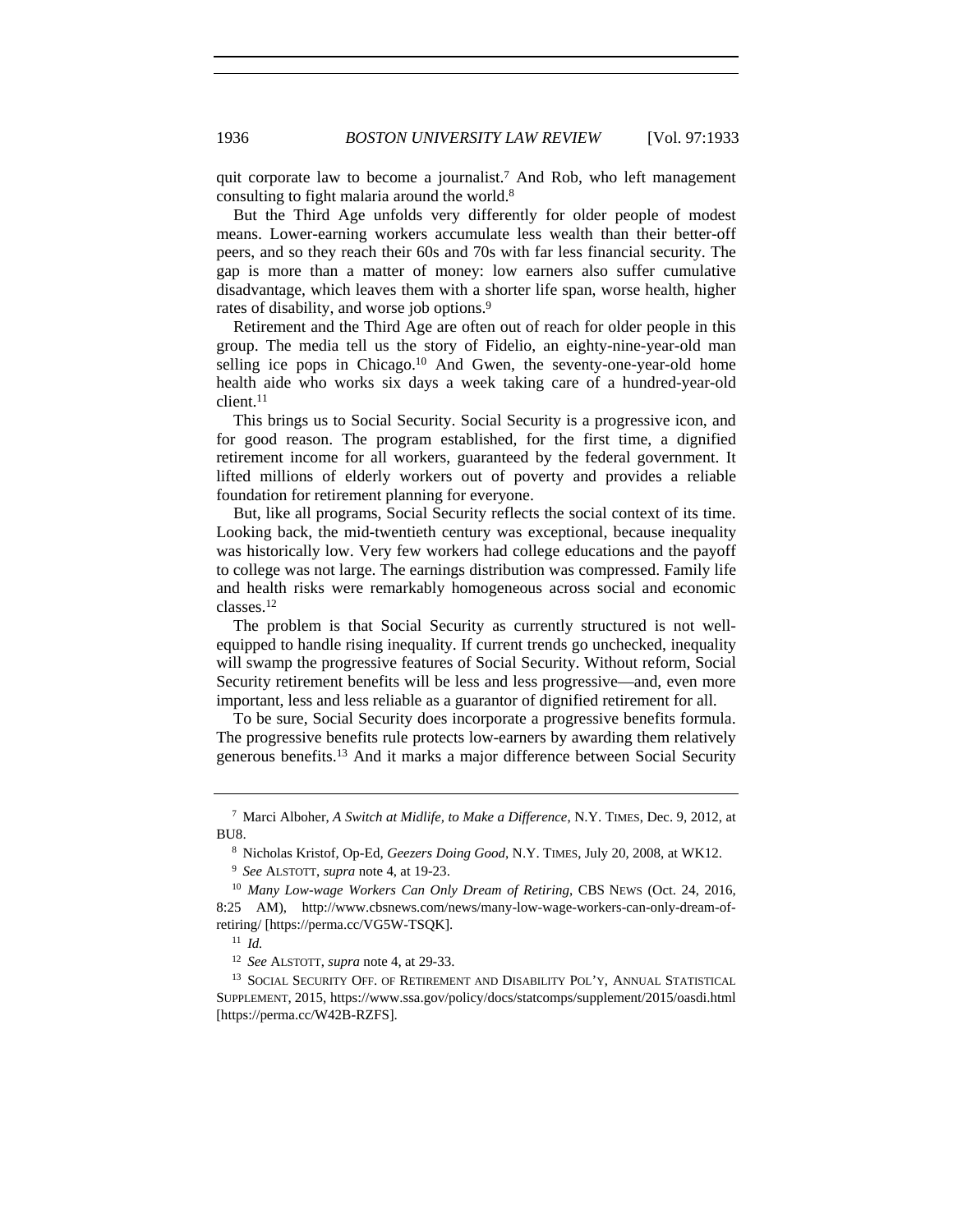and private-accounts schemes like the one proposed by Speaker of the House Paul Ryan.

But the progressive benefits formula, by itself, can no longer secure a decent retirement for low earners. Social Security also contains features that, in the present climate, tend to favor the rich and penalize the poor.14 The system now penalizes workers with physically demanding jobs and shorter lives. It disadvantages single parents. And it does not sufficiently account for job interruptions, unemployment, and other features of the modern low-wage labor market. The result is that low-paid workers too often receive a sub-poverty level benefit.15

Adding insult to injury, the rules on private pensions are heavily stacked to favor the wealthy. The federal government spends more than a hundred billion dollars a year to subsidize private pension savings. But fully two-thirds of the tax subsidies go to affluent households. And only ten percent of low-earning workers have any private pension at all, compared with seventy percent of higher earners.

But what can—and should—we do about all this?

# II. JUSTICE BETWEEN AND WITHIN GENERATIONS

Consider a second political claim you will certainly hear in the near future: "Social Security is going broke."16 The implication is that the program is financially unsustainable, and we have no choice but to take drastic action to restore solvency.17

This claim has a grain of truth but smuggles in a contestable moral claim in the guise of hard financial reality. It is true enough that the aging of the Baby Boomers poses a financial challenge to the Social Security system. Still, standing alone, financial insolvency offers no principled grounds for any policy response.

Congress could restore the solvency of the system by raising taxes or by cutting benefits in many different ways, with widely-varying effects on people of different generations, different occupations, and different genders. Solvency cannot justify any particular approach. Solvency is an accounting concept, a matter of numerical balance, and not a criterion for justice.

<sup>14</sup> *See* ALSTOTT, *supra* note 4, at 28-42.

<sup>15</sup> *Id.* at 37.

<sup>&</sup>lt;sup>16</sup> PAUL RYAN, SOCIAL SECURITY, http://paulryan.house.gov/issues/issue/?IssueID=12227 [https://perma.cc/FH8L-FY82] (last visited Sept. 13, 2017).

<sup>17</sup> Paul D. Ryan, *A Roadmap for America's Future, Version 2.0: A Plan to Solve America's Long-Term Economic and Fiscal Crisis* (Jan. 2010), http://paulryan.house.gov/ uploadedfiles/rfafv2.0.pdf [https://perma.cc/B5GA-5HJP] ("As currently structured, however, Social Security is going bankrupt and cannot fulfill its promises to future retirees. Without reform, future retirees face benefit cuts of up to 24 percent in 2037.").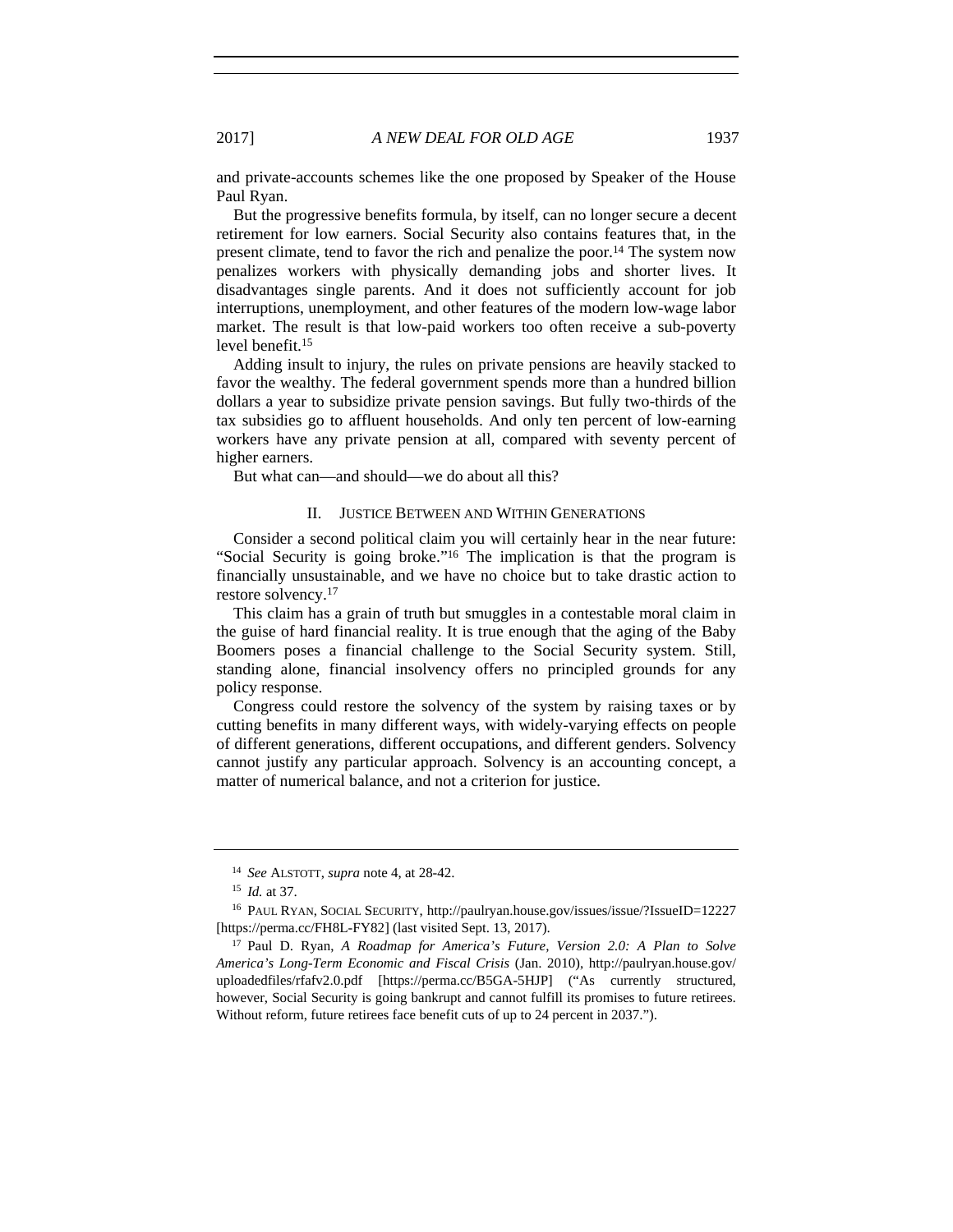The best—and only satisfying—way to gain some purchase on policy direction is to grapple with the values at stake in retirement policy. The issue is one of distributive justice: what share of our resources should we decisively set aside to ensure decent lives for citizens in old age?

Once we frame retirement policy as a matter of distributive justice, we can see that it has implications for justice between age groups: the more resources we set aside for older people, the less we will have for other age groups, including children and working-age adults. We can also see that retirement policy has implications for justice within age groups as well: looking just at the elderly as a group, we have a responsibility to direct resources to, as John Rawls might put it, "the least advantaged."18

These are some of the deepest and most contested questions in political philosophy. I won't assert that there is just one correct point of view, and in my book, I consider the issues at length.19 Today, I want to connect some relatively abstract principles of justice to workable and constructive policy reforms.

We might begin with the principle of life-cycle fairness. A just society should allocate resources fairly across the life cycle, ensuring adequate resources for education in childhood, equal opportunity in adulthood, and basic security in old age. Concretely, social insurance should provide for those who cannot work due to old age or early disability. But life-cycle fairness suggests that it should be the inability to work, and not one's chronological age, that serves as the criterion for entitlement to social assistance.

We might add a second principle: A fair society should *recognize cumulative disadvantage*. Inequality is growing in America today in nearly every sphere of life—health, education, work opportunity, and family life. These inequalities should be of special concern for justice because they tend to affect the same group of people and to cumulate over a lifetime. So less educated workers not only earn low wages while working but also experience shorter lives, higher rates of disability, higher rates of unemployment, and greater family disruption than their better educated and more affluent peers.

So, I ask again—what should we do about all this?

# III. FROM PRINCIPLES TO PROPOSALS

This election has reminded us (as if we needed reminding) that politics can be an ugly spectacle. Politics too often descends into cronyism and personal insults. But we can—and should—insist on a better way. We can—and should—insist on what John Rawls would call "public reason,"20 an ideal that means that we should ground our politics in the giving of reasons that could be reasonably acceptable to people of widely different situations.

<sup>18</sup> JOHN RAWLS, A THEORY OF JUSTICE 98 (1971).

<sup>19</sup> ALSTOTT, *supra* note 4, at 43-91.

<sup>20</sup> JOHN RAWLS, POLITICAL LIBERALISM 10 (2005).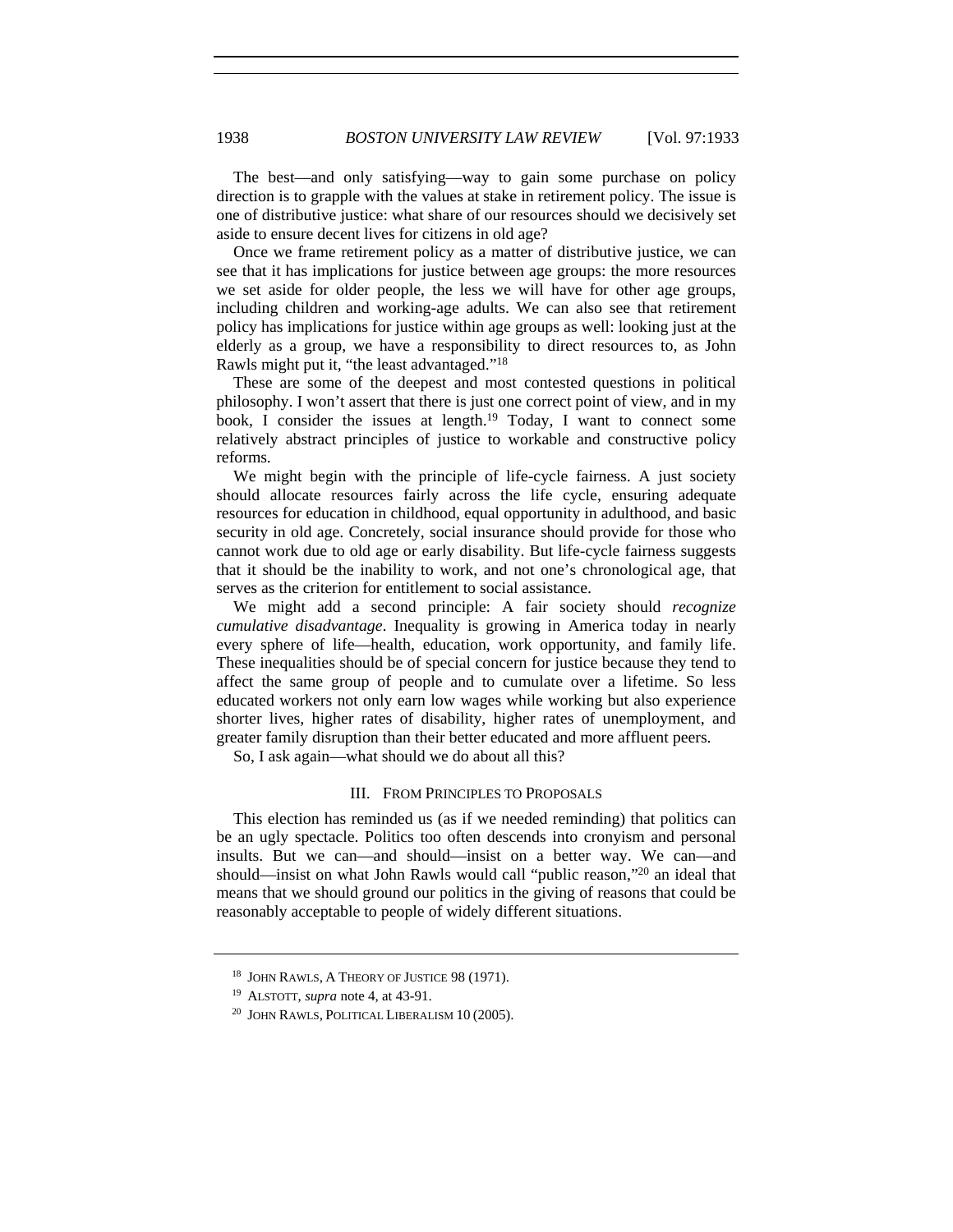Consider, for example, proposals to raise the Social Security retirement age. A number of Republican elected officials have suggested, in the words of Governor Chris Christie: "You're gonna have to raise the retirement age for Social Security."<sup>21</sup> The typical rationale is that the elderly are well-off and living longer.

But an across-the-board increase in the retirement age ignores the growing inequality in old age. It might well be fair, in terms of life-cycle justice, to delay Social Security benefits for lifetime high-earners. As a group, these workers enjoy better health and better job options. Many could work longer or could fund their own retirement if they wanted to leave the workforce before claiming Social Security. Social Security should function to replace lost wages for those no longer able to work. But, today, Social Security paid to this group in their mid-60s has become essentially a basic income—a cash grant from the government that the recipients can use to supplement their budget, underwrite part-time work, or fund ambitious travel and leisure plans.

It would be unfair, however, to raise the retirement age for lower-earners. Cumulative disadvantage burdens this group not only with low wages and minimal savings but also with high rates of disability and poor health. Many lower earners struggle to stay in the workforce to age sixty-five. Many others face unemployment and poor job options.22

Indeed, the current Social Security rules already disadvantage low-earners. The key point, as economist Alicia Munnell notes, is that Congress has stealthily raised the real Social Security retirement age to seventy.<sup>23</sup> Although the program, confusingly, terms age sixty-six (rising soon to sixty-seven) the "full retirement age," anyone who claims before age seventy pays a large financial penalty.24 Thus, for instance, a worker who would receive \$1000 at age seventy would receive less than \$600 at age sixty-two. This forty percentage point penalty is the same for a highly-educated, highly-paid college professor as for a low-earning construction worker. But because the low earner typically lacks a private pension and relies mostly on Social Security, the total income hit is substantial, and it lasts for the rest of her life. (That is, the benefit doesn't bounce back to \$1000 once the worker reaches seventy—she is stuck with \$600 no matter how long she lives.)

<sup>21</sup> John McCormack, *Full Transcript of Christie's AEI Speech: "It's Time To Do Big Things*,*"* THE WEEKLY STANDARD (Feb. 17, 2011, 12:54 PM), http://www.weeklystandard.com/chris-christie-right-now-im-not-ready-be-president/article/ 550252?nopager=1 [https://perma.cc/3RDM-UBC6]. 22 ALSTOTT, *supra* note 4, at 35-37.

<sup>23</sup> Alicia H. Munnell, *Social Security's Real Retirement Age is 70*, CTR. FOR RETIREMENT RES. AT B.C. (Oct. 2013), http://crr.bc.edu/wp-content/uploads/2013/10/IB\_13-15-508x.pdf [https://perma.cc/2T7X-T7QG].

<sup>24</sup> SOCIAL SECURITY, RETIREMENT PLANNER: FULL RETIREMENT AGE, https://www.ssa.gov/planners/retire/retirechart.html [https://perma.cc/986X-4K6Y] (last visited Sept. 13, 2017).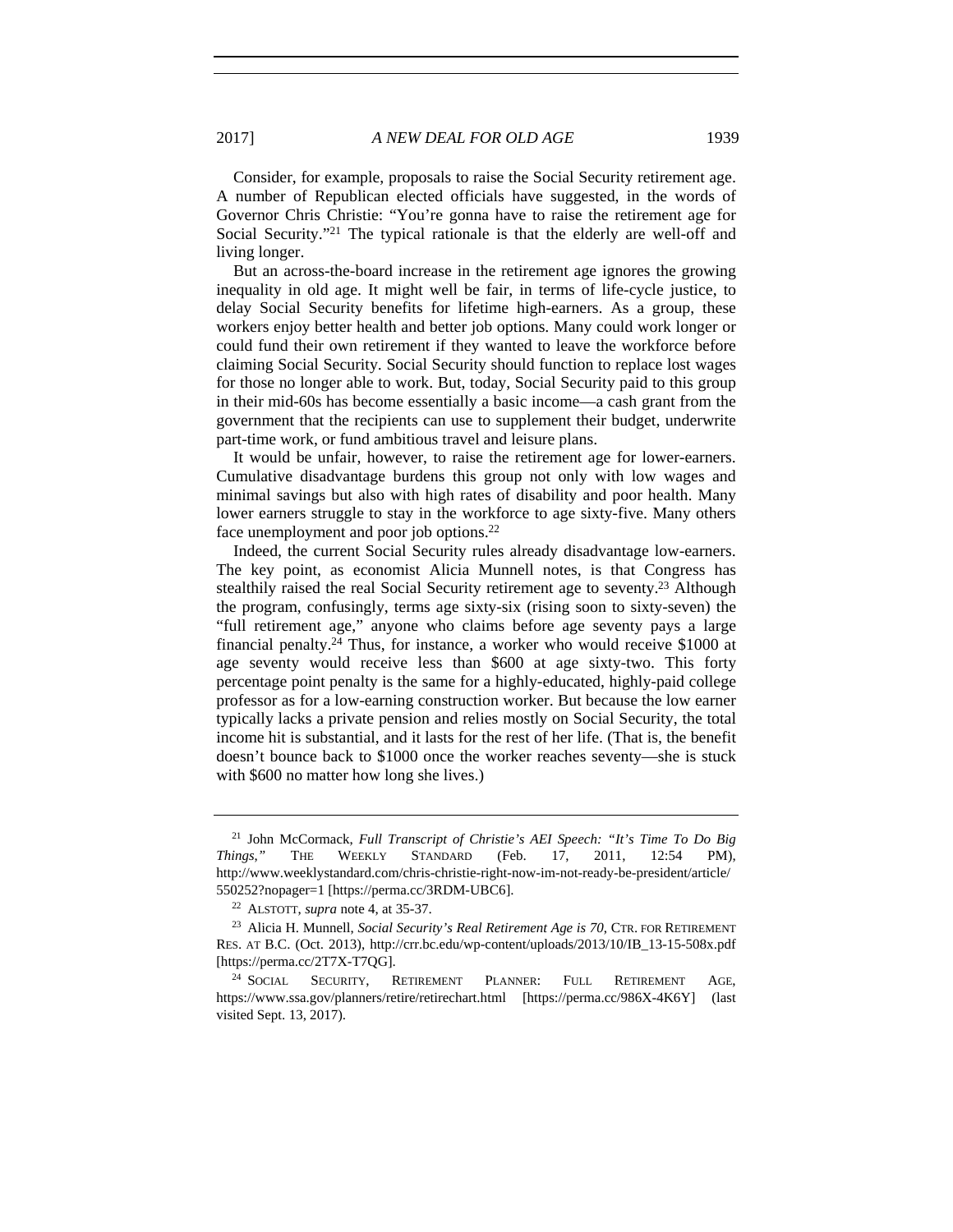Framed this way, it might seem that we face a policy impasse. Raising the retirement age unfairly disregards cumulative disadvantage. Failing to raise the retirement age devotes too great a share of society's total resources to old age.

But we could alter Social Security's retirement timing rules to mitigate the impact of growing inequality. The key is to adopt what I call progressive retirement timing.<sup>25</sup> Every worker would be offered a range of retirement ages, from early retirement at sixty-two to full retirement at a much older age, perhaps (eventually) in the mid-70s. But early retirement would be on relatively favorable terms for lifetime low-earners. That is, low-earners would pay a much smaller penalty for early claiming than would their high-earning peers.

Progressive timing rules could—and, I argue, should—improve the retirement options for lifetime low-earners. For instance, we might change the formula so that the low-earner who, today, receives only \$600 at age sixty-two might receive \$900 or more instead.

Progressives might worry that a sliding scale for early retirement penalties would undermine Social Security's promise of universality. After all, Social Security has been politically sustainable, in part, because it appears to provide a dignified retirement for all—and not a means-tested benefit for the poor.

But Social Security already incorporates provisions that differentiate between high- and low-earners.26 The progressive benefits formula replaces ninety percent of the average earnings of a low-earner, but much less for a high-earner. High-earners also pay the progressive income tax on a portion of their benefits. Along similar lines, progressive retirement timing rules could be incorporated into the benefits formula, so that workers would simply see their own range of timing options.

An immediate objection springs to mind: If older workers remain in their jobs, won't there be fewer opportunities for younger workers, already hardpressed by the Great Recession? Economists have studied the issue, and, in a rare bit of happy news from the dismal science, they have found that there is no necessary tradeoff, because the labor market is plastic enough to expand to accommodate a larger pool of workers.27 It isn't like a musical chairs game with a fixed number of seats.

Updating Social Security for our age of inequality is a critical task. Fixing early retirement penalties would be a first step. But we should also consider additional progressive reforms. A minimum benefit would ensure that workers can count on a decent standard of living. Tax changes could increase financial contributions from high-earners and from wealth-holders. We could also revise tax rules on retirement savings to improve options for low-earners, and we could fund new initiatives by reducing tax benefits that go mostly to highincome savers.

<sup>25</sup> ALSTOTT, *supra* note 4, at 98-111.

<sup>26</sup> *Id.* at 30-31.

<sup>27</sup> *Id.* at 58-62.